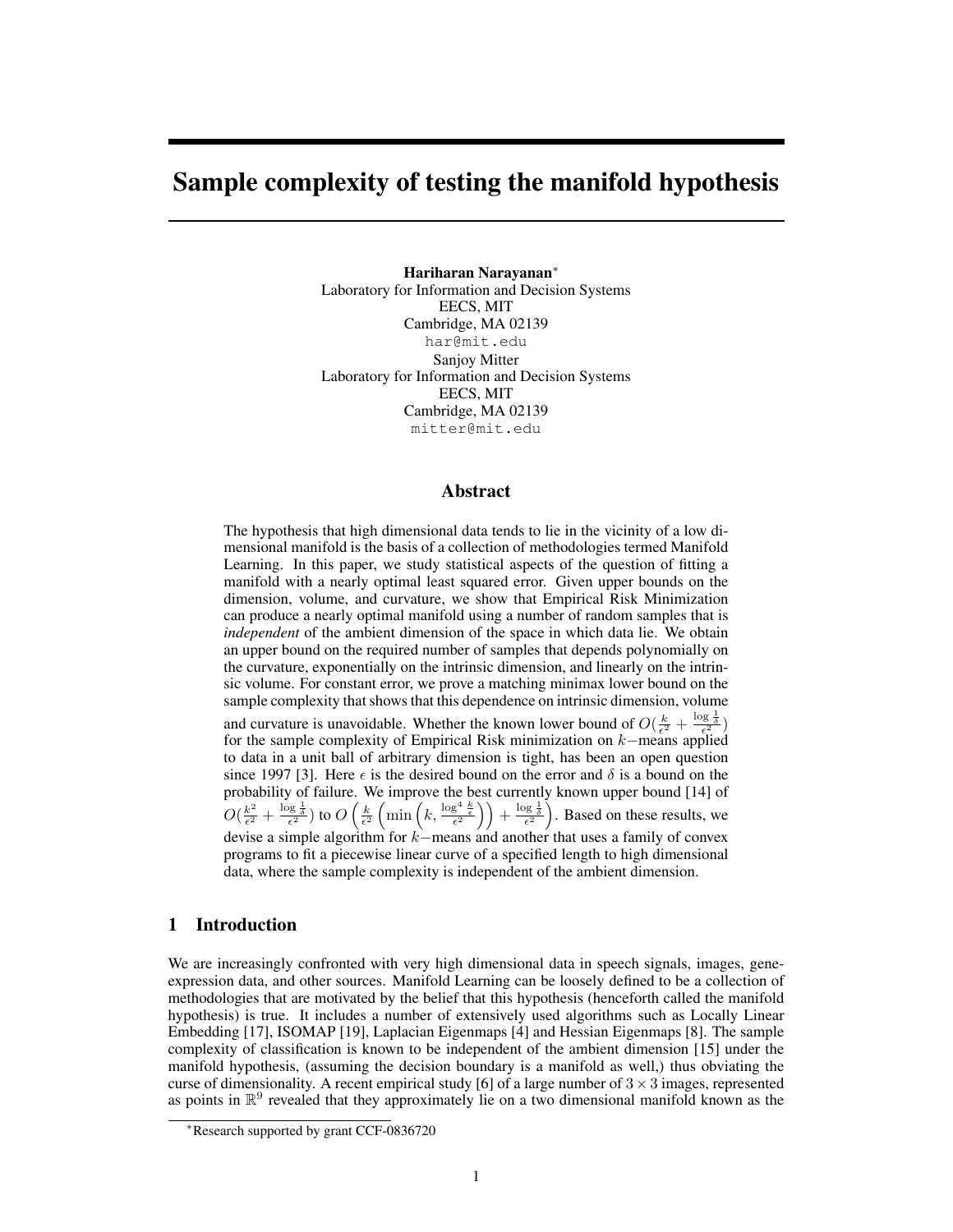

Figure 1: Fitting a torus to data.

Klein bottle. On the other hand, knowledge that the manifold hypothesis is false with regard to certain data would give us reason to exercise caution in applying algorithms from manifold learning and would provide an incentive for further study.

It is thus of considerable interest to know whether given data lie in the vicinity of a low dimensional manifold. Our primary technical results are the following.

- 1. We obtain uniform bounds relating the empirical squared loss and the true squared loss over a class  $F$  consisting of manifolds whose dimensions, volumes and curvatures are bounded in Theorems 1 and 2. These bounds imply upper bounds on the sample complexity of Empirical Risk Minimization (ERM) that are *independent* of the ambient dimension, exponential in the intrinsic dimension, polynomial in the curvature and almost linear in the volume.
- 2. We obtain a minimax lower bound on the sample complexity of *any* rule for learning a manifold from  $\mathcal F$  in Theorem 6 showing that for a fixed error, the the dependence of the sample complexity on intrinsic dimension, curvature and volume must be at least exponential, polynomial, and linear, respectively.
- 3. We improve the best currently known upper bound [14] on the sample complexity of Empirical Risk minimization on  $k$ −means applied to data in a unit ball of arbitrary dimension from  $O(\frac{k^2}{\epsilon^2})$  $\frac{k^2}{\epsilon^2} + \frac{\log \frac{1}{\delta}}{\epsilon^2}$ ) to  $O\left(\frac{k}{\epsilon^2} \left(\min\left(k, \frac{\log^4 \frac{k}{\epsilon}}{\epsilon^2}\right)\right) + \frac{\log \frac{1}{\delta}}{\epsilon^2}\right)$ . Whether the known lower bound of  $O(\frac{k}{\epsilon^2} + \frac{\log \frac{1}{\delta}}{\epsilon^2})$  is tight, has been an open question since 1997 [3]. Here  $\epsilon$  is the desired bound on the error and  $\delta$  is a bound on the probability of failure.

One technical contribution of this paper is the use of dimensionality reduction via random projections in the proof of Theorem 5 to bound the Fat-Shattering dimension of a function class, elements of which roughly correspond to the squared distance to a low dimensional manifold. The application of the probabilistic method involves a projection onto a low dimensional random subspace. This is then followed by arguments of a combinatorial nature involving the VC dimension of halfspaces, and the Sauer-Shelah Lemma applied with respect to the low dimensional subspace. While random projections have frequently been used in machine learning algorithms, for example in [2, 7], to our knowledge, they have not been used as a tool to bound the complexity of a function class. We illustrate the algorithmic utility of our uniform bound by devising an algorithm for k−means and a convex programming algorithm for fitting a piecewise linear curve of bounded length. For a fixed error threshold and length, the dependence on the ambient dimension is linear, which is optimal since this is the complexity of reading the input.

# 2 Connections and Related work

In the context of curves, [10] proposed "Principal Curves", where it was suggested that a natural curve that may be fit to a probability distribution is one where every point on the curve is the center of mass of all those points to which it is the nearest point. A different definition of a principal curve was proposed by [12], where they attempted to find piecewise linear curves of bounded length which minimize the expected squared distance to a random point from a distribution. This paper studies the decay of the error rate as the number of samples tends to infinity, but does not analyze the dependence of the error rate on the ambient dimension and the bound on the length. We address this in a more general setup in Theorem 4, and obtain sample complexity bounds that are independent of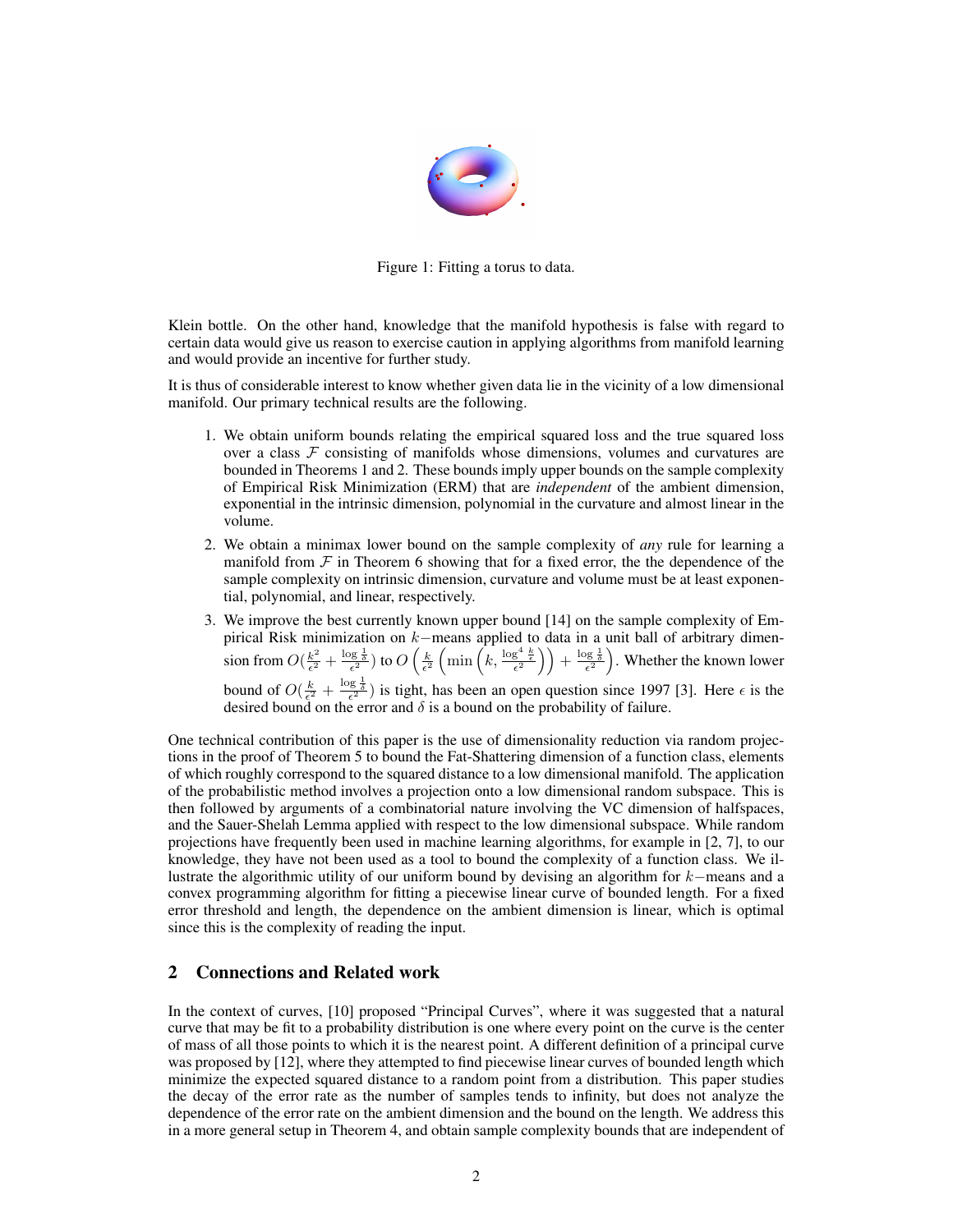the ambient dimension, and depend linearly on the bound on the length. There is a significant amount of recent research aimed at understanding topological aspects of data, such its homology [20, 16]. It has been an open question since 1997 [3], whether the known lower bound of  $O(\frac{k}{\epsilon^2} + \frac{\log \frac{1}{\delta}}{\epsilon^2})$  for the sample complexity of Empirical Risk minimization on  $k$ –means applied to data in a unit ball of arbitrary dimension is tight. Here  $\epsilon$  is the desired bound on the error and  $\delta$  is a bound on the probability of failure. The best currently known upper bound is  $O(\frac{k^2}{\epsilon^2})$  $\frac{k^2}{\epsilon^2} + \frac{\log \frac{1}{\delta}}{\epsilon^2}$  and is based on Rademacher complexities. We improve this bound to  $O\left(\frac{k}{\epsilon^2}\left(\min\left(k, \frac{\log^4 \frac{k}{\epsilon}}{\epsilon^2}\right)\right) + \frac{\log \frac{1}{\delta}}{\epsilon^2}\right)$ , using an argument that bounds the Fat-Shattering dimension of the appropriate function class using random projections and the Sauer-Shelah Lemma. Generalizations of principal curves to parameterized principal manifolds in certain regularized settings have been studied in [18]. There, the sample complexity was related to the decay of eigenvalues of a Mercer kernel associated with the regularizer. When the manifold to be fit is a set of k points  $(k$ -means), we obtain a bound on the sample complexity s that is independent of  $m$  and depends at most linearly on  $k$ , which also leads to an approximation algorithm with additive error, based on sub-sampling. If one allows a multiplicative error of 4 in addition to an additive error of  $\epsilon$ , a statement of this nature has been proven by Ben-David (Theorem 7, [5]).

## 3 Upper bounds on the sample complexity of Empirical Risk Minimization

In the remainder of the paper,  $C$  will always denote a universal constant which may differ across the paper. For any submanifold  $M$  contained in, and probability distribution  $P$  supported on the unit ball B in  $\mathbb{R}^m$ , let  $\mathcal{L}(\mathcal{M}, \mathcal{P}) := \int d(\mathcal{M}, x)^2 d\mathcal{P}(x)$ . Given a set of i.i.d points  $x = \{x_1, \dots, x_s\}$ from P, a tolerance  $\epsilon$  and a class of manifolds F, Empirical Risk Minimization (ERM) outputs a manifold in  $\mathcal{M}_{erm}(x) \in \mathcal{F}$  such that  $\sum_{i=1}^{s} \mathbf{d}(x_i, \mathcal{M}_{erm})^2 \le \epsilon/2 + \inf_{\mathcal{N} \in \mathcal{F}} \mathbf{d}(x_i, \mathcal{N})^2$ . Given error parameters  $\epsilon$ ,  $\delta$ , and a rule A that outputs a manifold in F when provided with a set of samples, we define the sample complexity  $s = s(\epsilon, \delta, A)$  to be the least number such that for any probability distribution  $P$  in the unit ball, if the result of A applied to a set of at least s i.i.d random samples from P is N, then  $\mathbb{P}[\mathcal{L}(\mathcal{N}, \mathcal{P}) < \inf_{\mathcal{M} \in \mathcal{F}} \mathcal{L}(\mathcal{M}, \mathcal{P}) + \epsilon] > 1 - \delta$ .

#### 3.1 Bounded intrinsic curvature

Let M be a Riemannian manifold and let  $p \in M$ . Let  $\zeta$  be a geodesic starting at p.

Definition 1. *The first point on* ζ *where* ζ *ceases to minimize distance is called the cut point of* p *along* M*. The cut locus of* p *is the set of cut points of* M*. The injectivity radius is the minimum taken over all points of the distance between the point and its cut locus.* M *is complete if it is complete as a metric space.*

Let  $\mathcal{G}_i = \mathcal{G}_i(d, V, \lambda, \iota)$  be the family of all isometrically embedded, complete Riemannian submanifolds of B having dimension less or equal to d, induced  $d$ -dimensional volume less or equal to V, sectional curvature less or equal to  $\lambda$  and injectivity radius greater or equal to  $\iota$ . Let

 $U_{int}(\frac{1}{\epsilon}, d, V, \lambda, \iota):=V\left(C\left(\frac{d}{\min(\epsilon, \iota, \lambda^{-1/2})}\right)\right)^d,$  which for brevity, we denote  $U_{int}.$ 

**Theorem 1.** Let  $\epsilon$  and  $\delta$  be error parameters. If

$$
s \geq C \left( \min \left( \left( \frac{1}{\epsilon^2} \right) \log^4 \left( \frac{U_{int}}{\epsilon} \right), U_{int} \right) \frac{U_{int}}{\epsilon^2} + \frac{1}{\epsilon^2} \log \frac{1}{\delta} \right),\right.
$$

*and*  $x = \{x_1, \ldots, x_s\}$  *is a set of i.i.d points from*  $P$  *then,* 

$$
\mathbb{P}\left[\mathcal{L}(\mathcal{M}_{erm}(x), \mathcal{P}) - \inf_{\mathcal{M} \in \mathcal{G}_i} \mathcal{L}(\mathcal{M}, \mathcal{P}) < \epsilon\right] > 1 - \delta.
$$

The proof of this theorem is deferred to Section 4.

#### 3.2 Bounded extrinsic curvature

We will consider submanifolds of  $B$  that have the property that around each of them, for any radius  $r < \tau$ , the boundary of the set of all points within a distance r is smooth. This class of submanifolds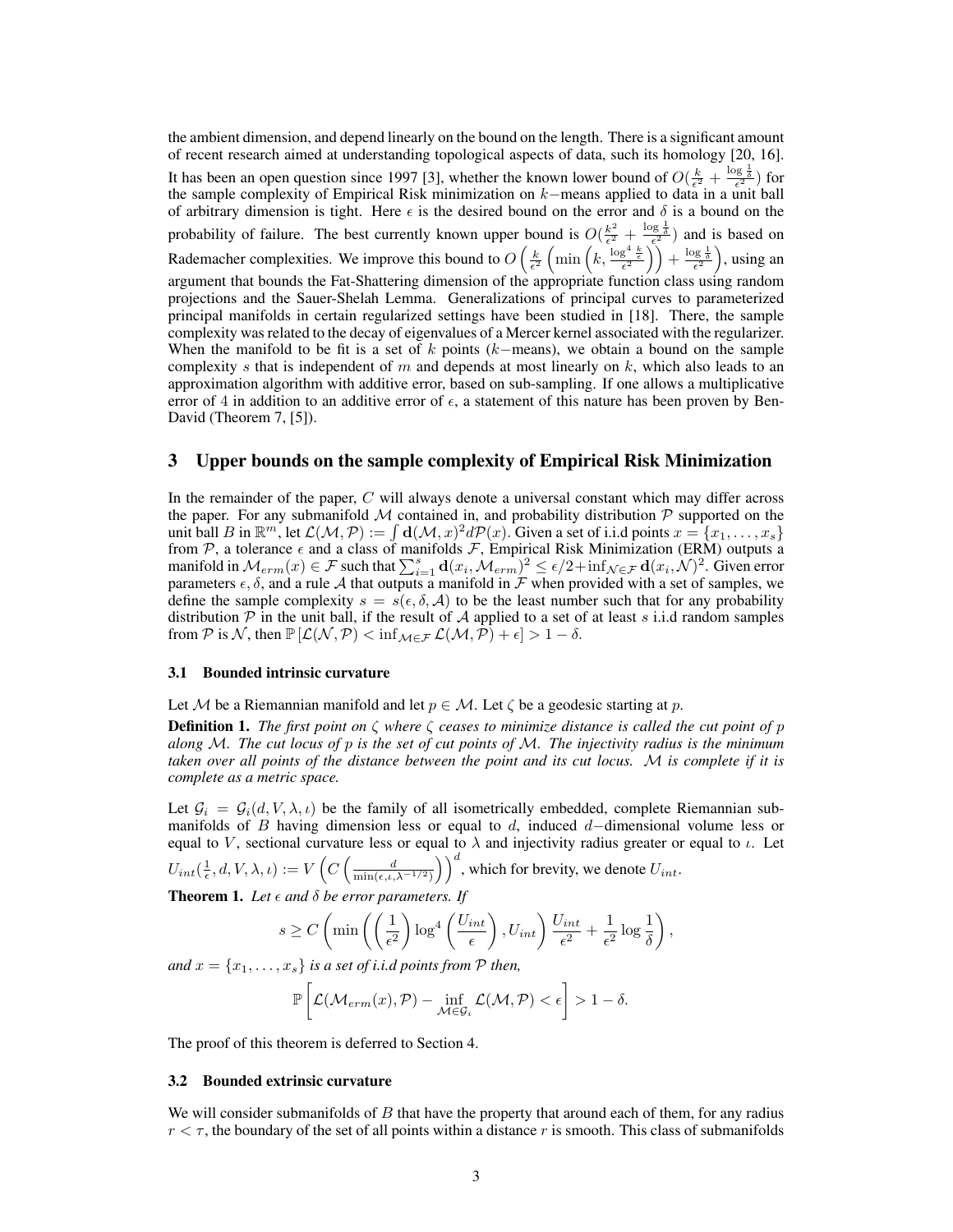has appeared in the context of manifold learning [16, 15]. The condition number is defined as follows.

Definition 2 (Condition Number). *Let* M *be a smooth* d−*dimensional submanifold of* R <sup>m</sup>*. We define the condition number*  $c(M)$  *to be*  $\frac{1}{\tau}$ , where  $\tau$  *is the largest number to have the property that for any* r < τ *no two normals of length* r *that are incident on* M *have a common point unless it is on* M*.*

Let  $\mathcal{G}_e = \mathcal{G}_e(d, V, \tau)$  be the family of Riemannian submanifolds of B having dimension  $\leq d$ , volume  $\leq V$  and condition number  $\leq \frac{1}{\tau}$ . Let  $\epsilon$  and  $\delta$  be error parameters. Let  $U_{ext}(\frac{1}{\epsilon}, d, \tau) :=$  $V\left(C\left(\frac{d}{\min(\epsilon,\tau)}\right)\right)^d$ , which for brevity, we denote by  $U_{ext}$ .

Theorem 2. *If*

$$
s \ge C \left( \min \left( \left( \frac{1}{\epsilon^2} \right) \log^4 \left( \frac{U_{ext}}{\epsilon} \right), U_{ext} \right) \frac{U_{ext}}{\epsilon^2} + \frac{1}{\epsilon^2} \log \frac{1}{\delta} \right),\right.
$$

*and*  $x = \{x_1, \ldots, x_s\}$  *is a set of i.i.d points from*  $P$  *then,* 

$$
\mathbb{P}\left[\mathcal{L}(\mathcal{M}_{erm}(x), \mathcal{P}) - \inf_{\mathcal{M}} \mathcal{L}(\mathcal{M}, \mathcal{P}) < \epsilon\right] > 1 - \delta. \tag{1}
$$

#### 4 Relating bounded curvature to covering number

In this subsection, we note that that bounds on the dimension, volume, sectional curvature and injectivity radius suffice to ensure that they can be covered by relatively few  $\epsilon$ -balls. Let  $V_n^{\mathcal{M}}$  be the volume of a ball of radius M centered around a point p. See ([9], page 51) for a proof of the following theorem.

**Theorem 3** (Bishop-Günther Inequality). Let M be a complete Riemannian manifold and assume *that* r *is not greater than the injectivity radius* ι*. Let* K<sup>M</sup> *denote the sectional curvature of* M *and let*  $\lambda > 0$  *be a constant. Then,*  $K^{\mathcal{M}} \leq \lambda$  *implies*  $V_p^{\mathcal{M}}(r) \geq \frac{2\pi^{\frac{n}{2}}}{\Gamma(\frac{n}{2})} \int_0^r \left( \frac{\sin(t\sqrt{\lambda})}{\sqrt{\lambda}} \right)^{n-1} dt$ .

Thus, if  $\epsilon < \min(\iota, \frac{\pi \lambda^{-\frac{1}{2}}}{2})$ , then,  $V_p^{\mathcal{M}}(\epsilon) > \left(\frac{\epsilon}{Cd}\right)^d$ .

*Proof of Theorem 1.* As a consequence of Theorem 3, we obtain an upper bound of  $V \left(\frac{Cd}{\epsilon}\right)^d$  on the number of disjoint sets of the form  $M \cap B_{\epsilon/32}(p)$  that can be packed in M. If {M ∩  $B_{\epsilon/32}(p_1), \ldots, \mathcal{M}\cap B_{\epsilon/32}(p_k)\}$  is a maximal family of disjoint sets of the form  $\mathcal{M}\cap B_{\epsilon/32}(p)$ , then there is no point  $p \in \mathcal{M}$  such that  $\min_i ||p - p_i|| > \epsilon/16$ . Therefore,  $\mathcal M$  is contained in the union of

balls, 
$$
\bigcup_i B_{\epsilon/16}(p_i)
$$
. Therefore, we may apply Theorem 4 with  $U\left(\frac{1}{\epsilon}\right) \leq V\left(\frac{Cd}{\min(\epsilon, \lambda^{-\frac{1}{2}}, \iota)}\right)^d$ .

The proof of Theorem 2 is along the lines of that of Theorem 1, so it has been deferred to the journal version.

## 5 Class of manifolds with a bounded covering number

In this section, we show that uniform bounds relating the empirical squares loss and the expected squared loss can be obtained for a class of manifolds whose covering number at a different scale  $\epsilon$ has a specified upper bound. Let  $U : \mathbb{R}^+ \to \mathbb{Z}^+$  be any integer valued function. Let G be any family of subsets of B such that for all  $r > 0$  every element  $\mathcal{M} \in \mathcal{G}$  can be covered using open Euclidean balls of radius r centered around  $U(\frac{1}{r})$  points; let this set be  $\Lambda_M(r)$ . Note that if the subsets consist of k−tuples of points,  $U(1/r)$  can be taken to be the constant function equal to k and we recover the k−means question. A priori, it is unclear if

$$
\sup_{\mathcal{M}\in\mathcal{G}}\left|\frac{\sum_{i=1}^{s}\mathbf{d}(x_{i},\mathcal{M})^{2}}{s}-\mathbb{E}_{\mathcal{P}}\mathbf{d}(x,\mathcal{M})^{2}\right|,
$$
\n(2)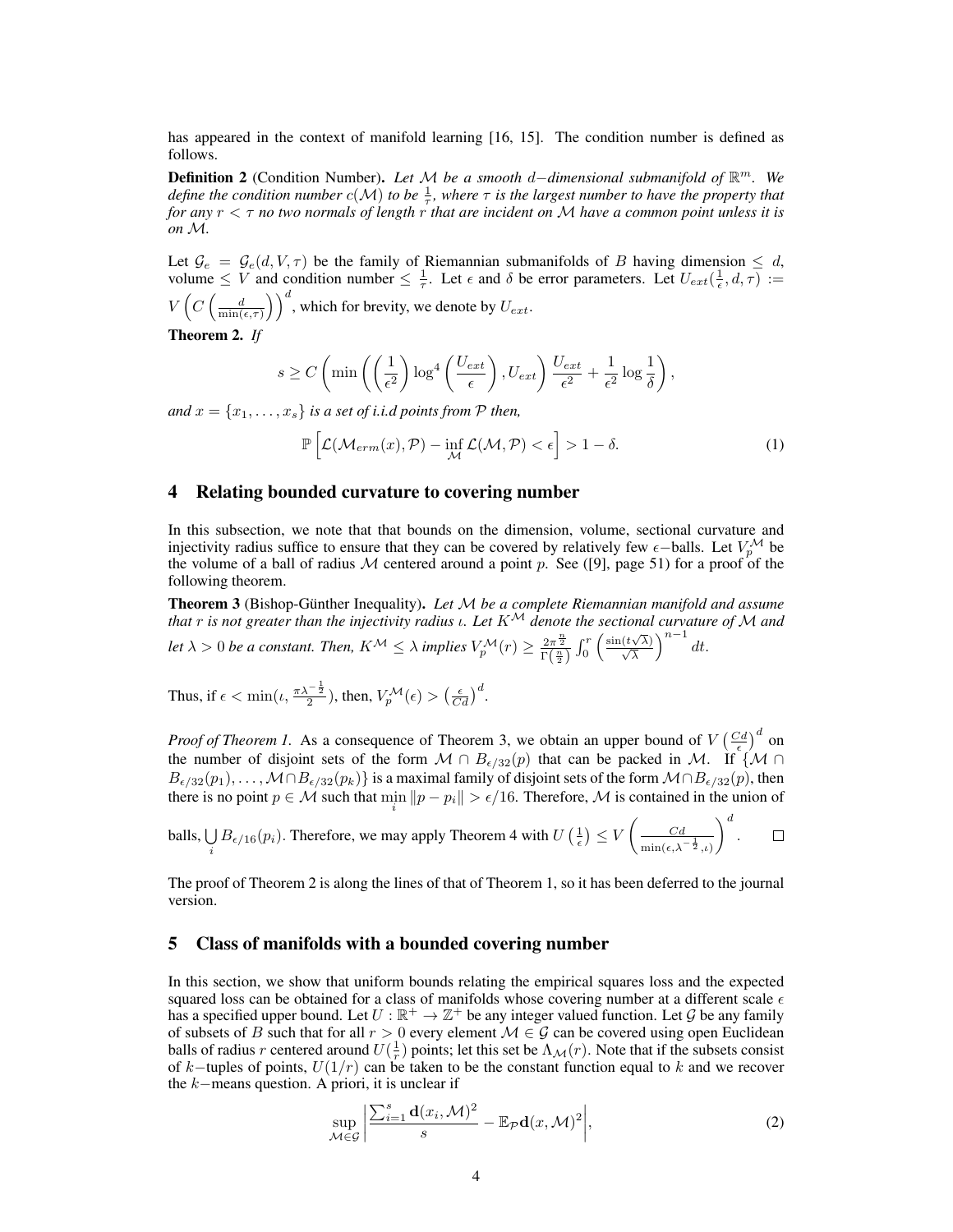is a random variable, since the supremum of a set of random variables is not always a random variable (although if the set is countable this is true). However (2) is equal to

$$
\lim_{n \to \infty} \sup_{\mathcal{M} \in \mathcal{G}} \left| \frac{\sum_{i=1}^s \mathbf{d}(x_i, \Lambda_{\mathcal{M}}(1/n))^2}{s} - \mathbb{E}_{\mathcal{P}} \mathbf{d}(x, \Lambda_{\mathcal{M}}(1/n))^2 \right|,
$$
\n(3)

and for each n, the supremum in the limits is over a set parameterized by  $U(n)$  points, which without loss of generality we may take to be countable (due to the density and countability of rational points). Thus, for a fixed n, the quantity in the limits is a random variable. Since the limit as  $n \to \infty$  of a sequence of bounded random variables is a random variable as well, (2) is a random variable too.

**Theorem 4.** Let  $\epsilon$  and  $\delta$  be error parameters. If

$$
s \ge C\left(\frac{U(16/\epsilon)}{\epsilon^2} \min\left(U(16/\epsilon), \left(\frac{1}{\epsilon^2}\right) \log^4\left(\frac{U(16/\epsilon)}{\epsilon}\right)\right) + \frac{1}{\epsilon^2} \log\frac{1}{\delta}\right),\right)
$$

*Then,*

$$
\mathbb{P}\left[\sup_{\mathcal{M}\in\mathcal{G}}\left|\frac{\sum_{i=1}^s\mathbf{d}(x_i,\mathcal{M})^2}{s}-\mathbb{E}_{\mathcal{P}}\mathbf{d}(x,\mathcal{M})^2\right|<\frac{\epsilon}{2}\right]>1-\delta.\tag{4}
$$

*Proof.* For every  $g \in \mathcal{G}$ , let  $c(g, \epsilon) = \{c_1, \ldots, c_k\}$  be a set of  $k := U(16/\epsilon)$  points in  $g \subseteq B$ , such that g is covered by the union of balls of radius  $\epsilon/16$  centered at these points. Thus, for any point  $x \in B$ ,

$$
\mathbf{d}^2(x,g) \leq \left(\frac{\epsilon}{16} + \mathbf{d}(x,\mathbf{c}(g,\epsilon))\right)^2 \tag{5}
$$

$$
\leq \frac{\epsilon^2}{256} + \frac{\epsilon \min_i \|x - c_i\|}{8} + \mathbf{d}(x, \mathbf{c}(g, \epsilon))^2. \tag{6}
$$

Since  $\min_i ||x - c_i||$  is less or equal to 2, the last expression is less than  $\frac{\epsilon}{2} + d(x, c(g, \epsilon))^2$ . Our proof uses the "kernel trick" in conjunction with Theorem 5. Let  $\Phi : (x_1, \ldots, x_m)^T \mapsto$  $2^{-1/2}(x_1,\ldots,x_m,1)^T$  map a point  $x \in \mathbb{R}^m$  to one in  $\mathbb{R}^{m+1}$ . For each i, let  $c_i := (c_{i1},\ldots,c_{im})^T$ , and  $\tilde{c}_i := 2^{-1/2}(-c_{i1}, \ldots, -c_{im}, \frac{\|c_i\|^2}{2})$  $\frac{1}{2}$ )<sup>T</sup>. The factor of  $2^{-1/2}$  is necessitated by the fact that we wish the image of a point in the unit ball to also belong to the unit ball. Given a collection of points  $\mathbf{c} := \{c_1, \ldots, c_k\}$  and a point  $x \in B$ , let  $f_{\mathbf{c}}(x) := \mathbf{d}(x, \mathbf{c}(g, \epsilon))^2$ . Then,

$$
f_{\mathbf{c}}(x) = ||x||^2 + 4 \min(\Phi(x) \cdot \tilde{c}_1, \dots, \Phi(x) \cdot \tilde{c}_k).
$$

For any set of s samples  $x_1, \ldots, x_s$ ,

$$
\sup_{f_{\mathbf{c}} \in \mathcal{G}} \left| \frac{\sum_{i=1}^{s} f_{\mathbf{c}}(x_i)}{s} - \mathbb{E}_{\mathcal{P}} f_{\mathbf{c}}(x) \right| \leq \left| \frac{\sum_{i=1}^{s} ||x_i||^2}{s} - \mathbb{E}_{\mathcal{P}} ||x||^2 \right| \tag{7}
$$

+ 
$$
4 \sup_{f_{\mathbf{c}} \in \mathcal{G}} \left| \frac{\sum_{i=1}^{s} \min_{i} \Phi(x_i) \cdot \tilde{c}_i}{s} - \mathbb{E}_{\mathcal{P}} \min_{i} \Phi(x) \cdot \tilde{c}_i \right|
$$
. (8)

By Hoeffding's inequality,

$$
\mathbb{P}\left[\left|\frac{\sum_{i=1}^{s} \|x_i\|^2}{s} - \mathbb{E}_{\mathcal{P}}\|x\|^2\right| > \frac{\epsilon}{4}\right] < 2e^{-\left(\frac{1}{8}\right)s\epsilon^2},\tag{9}
$$

which is less than  $\frac{\delta}{2}$ .

sup

By Theorem 5, 
$$
\mathbb{P}\left[\sup_{f_c \in \mathcal{G}} \left|\frac{\sum_{i=1}^s \min_i \Phi(x_i) \cdot \tilde{c}_i}{s} - \mathbb{E}_{\mathcal{P}} \min_i \Phi(x) \cdot \tilde{c}_i\right| > \frac{\epsilon}{16}\right] < \frac{\delta}{2}.
$$
  
Therefore,  $\mathbb{P}\left[\sup_{f_c \in \mathcal{G}} \left|\frac{\sum_{i=1}^s f_c(x_i)}{s} - \mathbb{E}_{\mathcal{P}} f_c(x)\right| \le \frac{\epsilon}{2}\right] \ge 1 - \delta.$ 

 $\Box$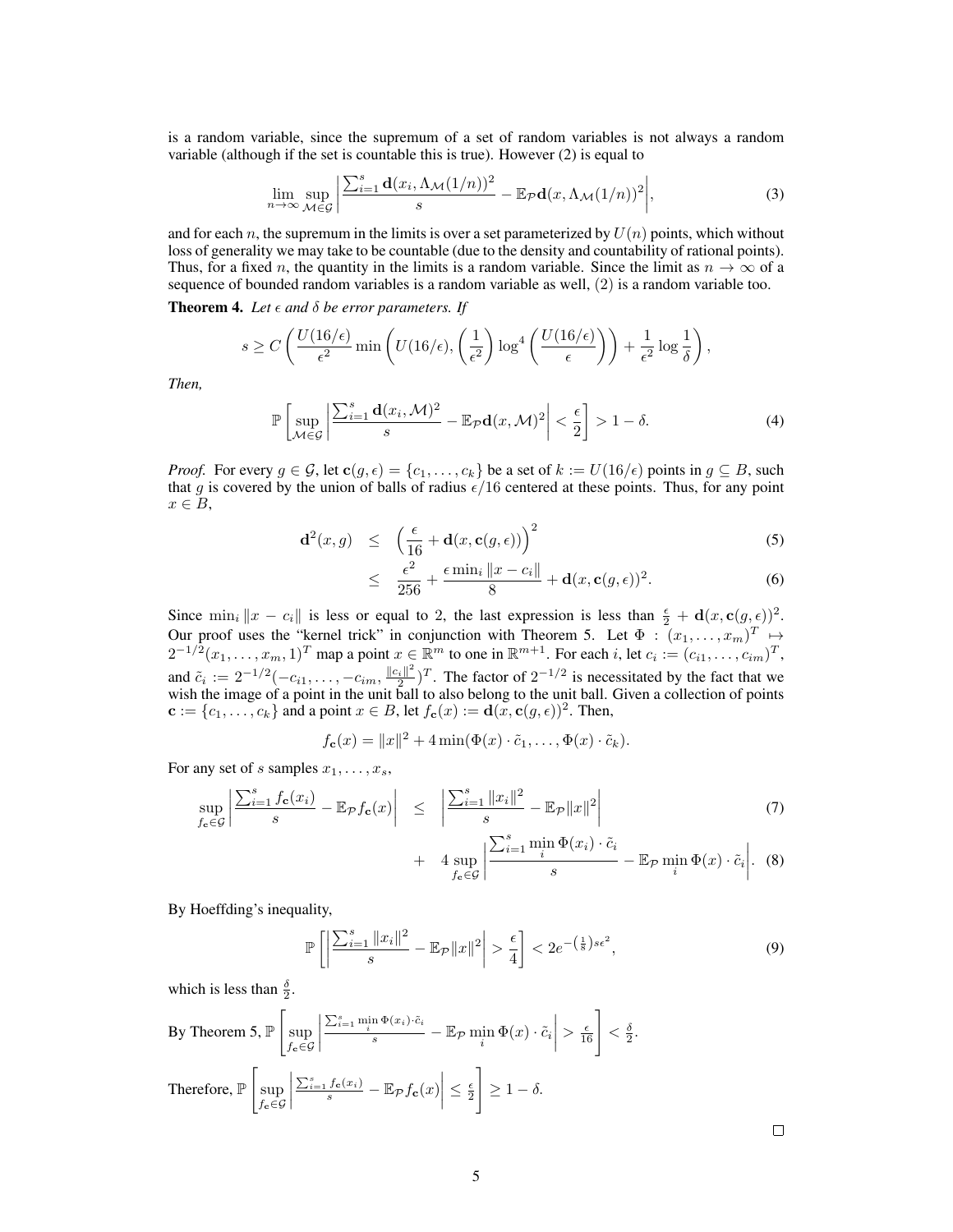

Figure 2: Random projections are likely to preserve linear separations.

#### 6 Bounding the Fat-Shattering dimension using random projections

The core of the uniform bounds in Theorems 1 and 2 is the following uniform bound on the minimum of k linear functions on a ball in  $\mathbb{R}^m$ .

**Theorem 5.** Let F be the set of all functions  $f$  from  $B := \{x \in \mathbb{R}^m : ||x|| \leq 1\}$  to  $\mathbb{R}$ *, such that for some*  $k$  *vectors*  $v_1, \ldots, v_k \in B$ ,

$$
f(x) := \min_{i} (v_i \cdot x).
$$

*Independent of* m*, if*

$$
s \ge C\left(\frac{k}{\epsilon^2} \min\left(\frac{1}{\epsilon^2} \log^4\left(\frac{k}{\epsilon}\right), k\right) + \frac{1}{\epsilon^2} \log \frac{1}{\delta}\right),\right\}
$$

*then*

$$
\mathbb{P}\left[\sup_{F \in \mathcal{F}} \left| \frac{\sum_{i=1}^{s} F(x_i)}{s} - \mathbb{E}_{\mathcal{P}} F(x) \right| < \epsilon\right] > 1 - \delta. \tag{10}
$$

It has been open since 1997 [3], whether the known lower bound of  $C\left(\frac{k}{\epsilon^2} + \frac{1}{\epsilon^2}\log\frac{1}{\delta}\right)$  on the sample complexity s is tight. Theorem 5 in [14], uses Rademacher complexities to obtain an upper bound of

$$
C\left(\frac{k^2}{\epsilon^2} + \frac{1}{\epsilon^2}\log\frac{1}{\delta}\right). \tag{11}
$$

(The scenarios in [3, 14] are that of  $k$ −means, but the argument in Theorem 4 reduces  $k$ −means to our setting.) Theorem 5 improves this to

$$
C\left(\frac{k}{\epsilon^2}\min\left(\frac{1}{\epsilon^2}\log^4\left(\frac{k}{\epsilon}\right),k\right)+\frac{1}{\epsilon^2}\log\frac{1}{\delta}\right) \tag{12}
$$

by putting together (11) with a bound of

$$
C\left(\frac{k}{\epsilon^4}\log^4\left(\frac{k}{\epsilon}\right) + \frac{1}{\epsilon^2}\log\frac{1}{\delta}\right) \tag{13}
$$

obtained using the Fat-Shattering dimension. Due to constraints on space, the details of the proof of Theorem 5 will appear in the journal version, but the essential ideas are summarized here.

Let  $u := \text{fat}_{\mathcal{F}}(\frac{\epsilon}{24})$  and  $x_1, \ldots, x_u$  be a set of vectors that is  $\gamma$  –shattered by  $\mathcal{F}$ . We would like to use VC theory to bound  $u$ , but doing so directly leads to a linear dependence on the ambient dimension m. In order to circumvent this difficulty, for  $g := C \frac{\log(u+k)}{\epsilon^2}$  $\frac{u+k}{\epsilon^2}$ , we consider a g−dimensional random linear subspace and the image under an appropriately scaled orthogonal projection  $R$  of the points  $x_1, \ldots, x_u$  onto it. We show that the expected value of the  $\frac{\gamma}{2}$ -shatter coefficient of  $\{Rx_1, \ldots, Rx_u\}$ is at least  $2^{u-1}$  using the Johnson-Lindenstrauss Lemma [11] and the fact that  $\{x_1, \ldots, x_u\}$  is γ–shattered. Using Vapnik-Chervonenkis theory and the Sauer-Shelah Lemma, we then show that  $\frac{\gamma}{2}$ –shatter coefficient cannot be more than  $u^{k(g+2)}$ . This implies that  $2^{u-1} \le u^{k(g+2)}$ , allowing us to conclude that  $\text{fat}_{\mathcal{F}}(\frac{\epsilon}{24}) \leq \frac{Ck}{\epsilon^2} \log^2(\frac{k}{\epsilon})$ . By a well-known theorem of [1], a bound of  $\frac{Ck}{\epsilon^2} \log^2(\frac{k}{\epsilon})$ on  $\text{fat}_{\mathcal{F}}(\frac{\epsilon}{24})$  implies the bound in (13) on the sample complexity, which implies Theorem 5.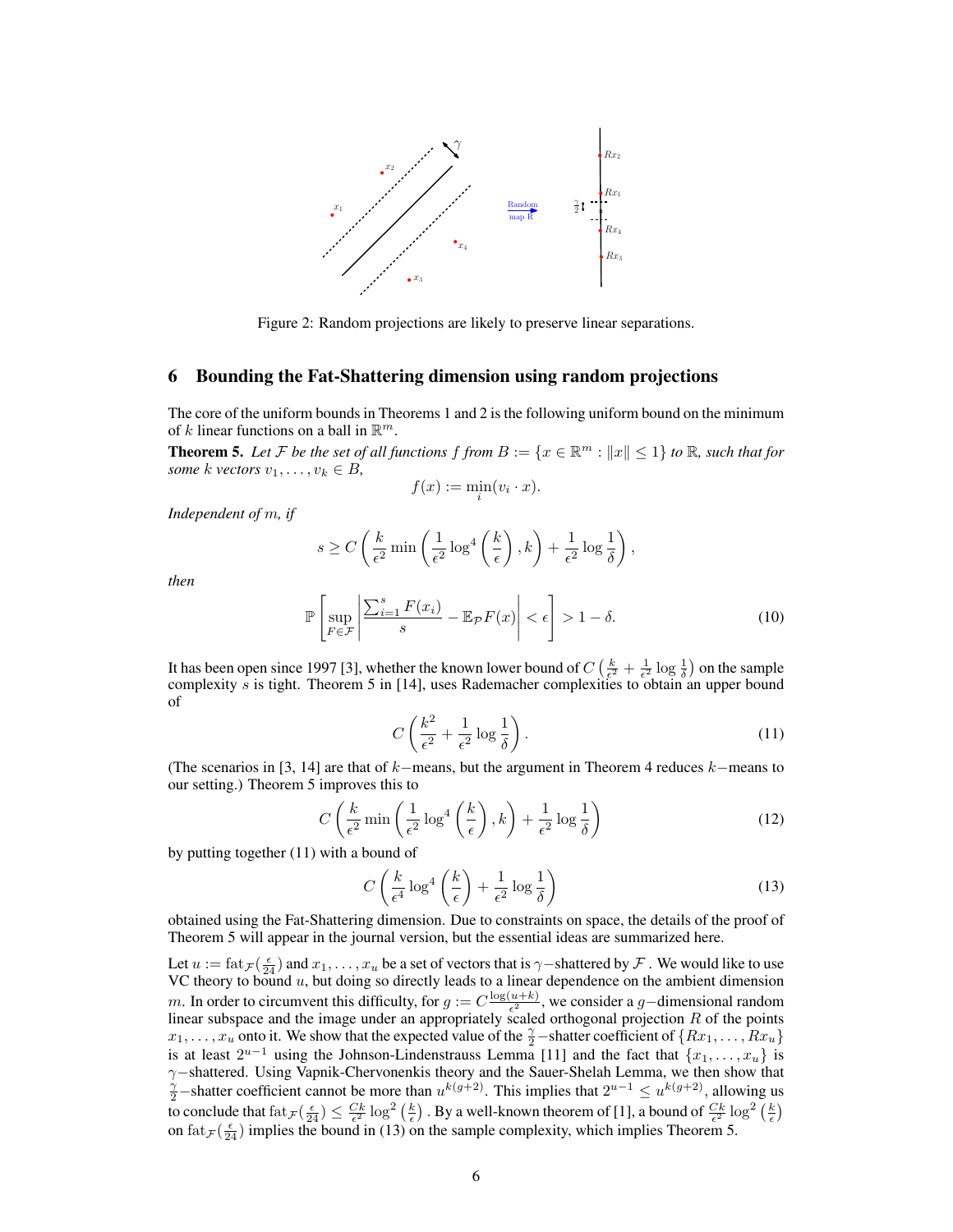## 7 Minimax lower bounds on the sample complexity

Let  $K$  be a universal constant whose value will be fixed throughout this section. In this section, we will state lower bounds on the number of samples needed for the minimax decision rule for learning from high dimensional data, with high probability, a manifold with a squared loss that is within  $\epsilon$ of the optimal. We will construct a carefully chosen prior on the space of probability distributions and use an argument that can either be viewed as an application of the probabilistic method or of the fact that the Minimax risk is at least the risk of a Bayes optimal manifold computed with respect to this prior. Let U be a  $K^{2d}k$ −dimensional vector space containing the origin, spanned by the basis  $\{e_1,\ldots,e_{K^{2d}k}\}\$  and S be the surface of the ball of radius 1 in  $\mathbb{R}^m$ . We assume that m be greater or equal to  $K^{2d}k+d$ . Let W be the d–dimensional vector space spanned by  $\{e_{K^{2d}k+1}, \ldots, e_{K^{2d}k+d}\}.$ Let  $S_1, \ldots, S_{K^{2d}k}$  denote spheres, such that for each  $i, S_i := S \cap ($ µe  $(1 - \tau^2 e_i + W)$ , where  $x + W$ is the translation of W by x. Note that each  $S_i$  has radius  $\tau$ . Let  $\ell = \binom{K^{2d}k}{K^{d}k}$  and  $\{\mathcal{M}_1, \ldots, \mathcal{M}_\ell\}$ consist of all  $K^d k$ –element subsets of  $\{S_1, \ldots, S_{K^{2d}k}\}\)$ . Let  $\omega_d$  be the volume of the unit ball in  $\mathbb{R}^d$ . The following theorem shows that no algorithm can produce a nearly optimal manifold with high probability unless it uses a number of samples that depends linearly on volume, exponentially on intrinsic dimension and polynomially on the curvature.

**Theorem 6.** Let F be equal to either  $\mathcal{G}_e(d, V, \tau)$  or  $\mathcal{G}_i(d, V, \frac{1}{\tau^2}, \pi\tau)$ . Let  $k = \lfloor \frac{V}{d_{\text{max}}(K)} \rfloor$  $\frac{V}{d\omega_d(K^{\frac{5}{4}}\tau)^d}$  ]. Let  ${\mathcal A}$ *be an arbitrary algorithm that takes as input a set of data points*  $x = \{x_1, \ldots, x_k\}$  *and outputs a manifold*  $\mathcal{M}_{\mathcal{A}}(x)$  *in F. If*  $\epsilon + 2\delta < \frac{1}{3} \left( \frac{1}{2\sqrt{2\delta}} \right)$  $\frac{1}{2\sqrt{2}} - \tau$ )<sup>2</sup> then,

$$
\inf_{\mathcal{P}} \mathbb{P}\left[\mathcal{L}(\mathcal{M}_{\mathcal{A}}(x), \mathcal{P}) - \inf_{\mathcal{M} \in \mathcal{F}} \mathcal{L}(\mathcal{M}, \mathcal{P}) < \epsilon\right] < 1 - \delta,
$$

*where*  $P$  *ranges over all distributions supported on*  $B$  *and*  $x_1, \ldots, x_k$  *are i.i.d draws from*  $P$ *.* 

*Proof.* Observe from Lemma ?? and Theorem 3 that  $F$  is a class of a manifolds such that each manifold in F is contained in the union of  $K^{\frac{3d}{2}}k$  m–dimensional balls of radius  $\tau$ , and  $\{\mathcal{M}_1,\ldots,\mathcal{M}_\ell\}\subseteq \mathcal{F}$ . (The reason why we have  $K^{\frac{3d}{2}}$  rather than  $K^{\frac{5d}{4}}$  as in the statement of the theorem is that the parameters of  $\mathcal{G}_i(d, V, \tau)$  are intrinsic, and to transfer to the extrinsic setting of the last sentence, one needs some leeway.) Let  $\mathcal{P}_1, \ldots, \mathcal{P}_\ell$  be probability distributions that are uniform on  $\{M_1, \ldots, M_\ell\}$  with respect to the induced Riemannian measure. Suppose A is an algorithm that takes as input a set of data points  $x = \{x_1, \ldots, x_t\}$  and outputs a manifold  $\mathcal{M}_{\mathcal{A}}(x)$ . Let r be chosen uniformly at random from  $\{1, \ldots, \ell\}$ . Then,

$$
\inf_{\mathcal{P}} \mathbb{P}\left[ \left| \mathcal{L}(\mathcal{M}_{\mathcal{A}}(x), \mathcal{P}) - \inf_{\mathcal{M} \in \mathcal{F}} \mathcal{L}(\mathcal{M}, \mathcal{P}) \right| < \epsilon \right] \leq \mathbb{E}_{\mathcal{P}_r} \mathbb{P}_x \left[ \left| \mathcal{L}(\mathcal{M}_{\mathcal{A}}(x), \mathcal{P}_r) - \inf_{\mathcal{M} \in \mathcal{F}} \mathcal{L}(\mathcal{M}, \mathcal{P}_r) \right| < \epsilon \right] \\
= \mathbb{E}_x \mathbb{P}_{\mathcal{P}_r} \left[ \left| \mathcal{L}(\mathcal{M}_{\mathcal{A}}(x), \mathcal{P}_r) - \inf_{\mathcal{M} \in \mathcal{F}} \mathcal{L}(\mathcal{M}, \mathcal{P}_r) \right| < \epsilon \right] \\
= \mathbb{E}_x \mathbb{P}_{\mathcal{P}_r} \left[ \mathcal{L}(\mathcal{M}_{\mathcal{A}}(x), \mathcal{P}_r) < \epsilon | x \right].
$$

We first prove a lower bound on  $\inf_x \mathbb{E}_r [\mathcal{L}(\mathcal{M}_{\mathcal{A}}(x), \mathcal{P}_r)|x].$ 

Er

We see that

$$
\mathbb{E}_r \left[ \mathcal{L}(\mathcal{M}_{\mathcal{A}}(x), \mathcal{P}_r) \big| x \right] = \mathbb{E}_{r, x_{k+1}} \left[ \mathbf{d}(\mathcal{M}_{\mathcal{A}}(x), x_{k+1})^2 \big| x \right]. \tag{14}
$$

Conditioned on x, the probability of the event (say  $E_{dif}$ ) that  $x_{k+1}$  does not belong to the same sphere as one of the  $x_1, \ldots, x_k$  is at least  $\frac{1}{2}$ .

Conditioned on  $E_{dif}$  and  $x_1, \ldots, x_k$ , the probability that  $x_{k+1}$  lies on a given sphere  $S_j$  is equal to 0 if one of  $x_1, \ldots, x_k$  lies on  $S_j$  and  $\frac{1}{K^2k-k'}$  otherwise, where  $k' \leq k$  is the number of spheres in  $\{S_i\}$  which contain at least one point among  $x_1, \ldots, x_k$ .

By construction,  $A(x_1,...,x_k)$  can be covered by  $K^{\frac{3d}{2}}k$  balls of radius  $\tau$ ; let their centers be  $y_1, \ldots, y_{K^{\frac{3d}{2}}k}$ .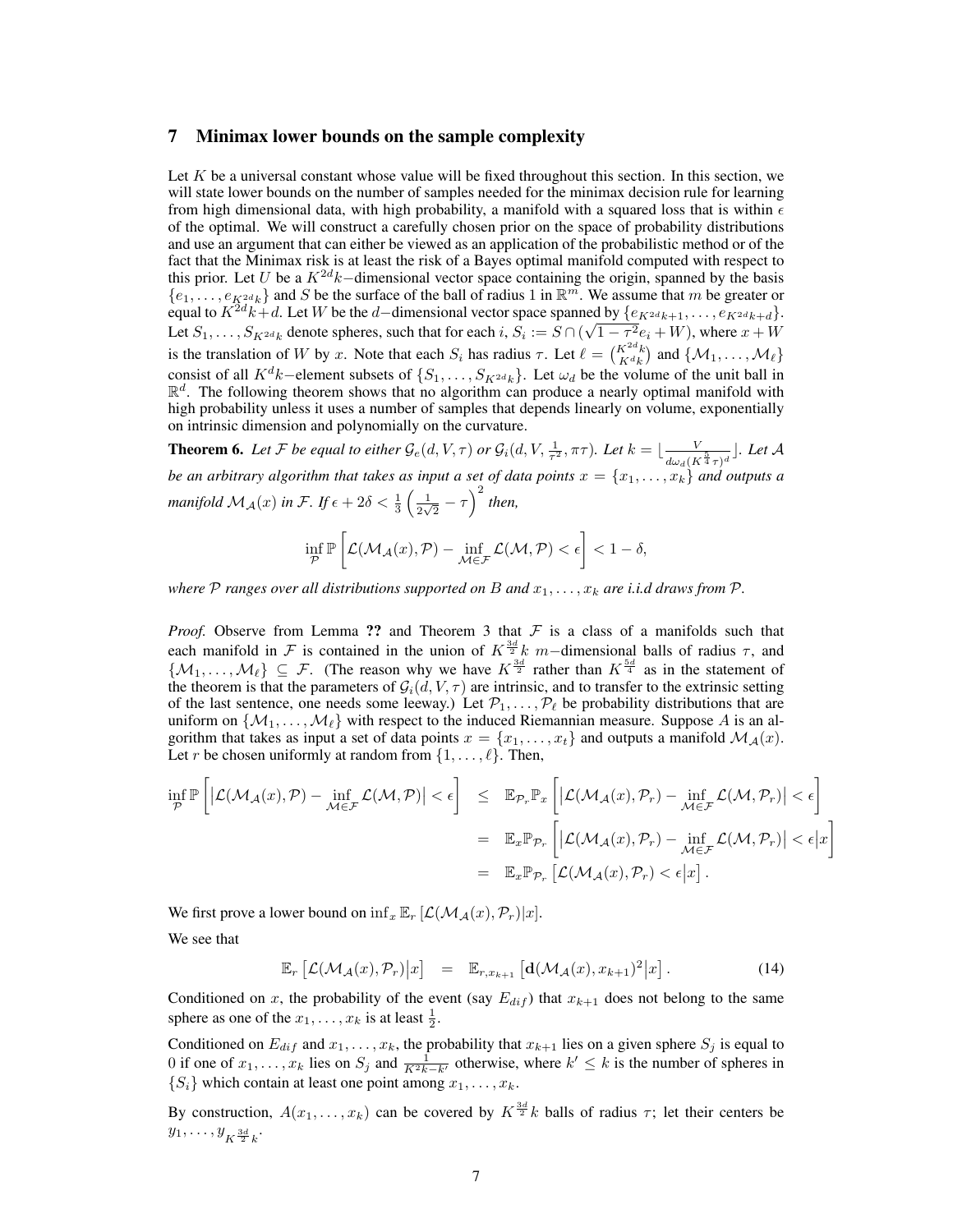However, it is easy to check that for any dimension m, the cardinality of the set  $S_y$  of all  $S_i$  that have a nonempty intersection with the balls of radius  $\frac{1}{2\sqrt{2}}$  centered around  $y_1, \ldots, y_{K^{\frac{3d}{2}}k}$ , is at most  $K^{\frac{3d}{2}}k$ . Therefore,  $\mathbb{P}\left[\mathbf{d}(\mathcal{M}_{\mathcal{A}}(x), x_{k+1}) \geq \frac{1}{2\sqrt{2}} - \tau |x\right]$  is at least

$$
\mathbb{P}\left[\mathbf{d}(\{y_1,\ldots,y_{K^{\frac{3d}{2}}k}\},x_{k+1})\geq \frac{1}{2\sqrt{2}}|x\right] \geq \mathbb{P}\left[E_{dif}\right]\mathbb{P}\left[x_{k+1}\notin\mathcal{S}_y|E_{dif}\right]
$$

$$
\geq \frac{1}{2}\frac{K^{2d}k - k' - K^{\frac{3d}{2}}k}{K^{2d}k - k'}
$$

$$
\geq \frac{1}{3}.
$$

Therefore,  $\mathbb{E}_{r,x_{k+1}}\left[\mathbf{d}(\mathcal{M}_{\mathcal{A}}(x),x_{k+1})^2\big| x\right] \geq \frac{1}{3}\left(\frac{1}{2\sqrt{2}}\right)$  $\left[\mathbf{d}(\mathcal{M}_{\mathcal{A}}(x), x_{k+1})^2 | x\right] \geq \frac{1}{3} \left(\frac{1}{2\sqrt{2}} - \tau\right)^2$ . Finally, we observe that it is not possible for  $\mathbb{E}_x \mathbb{P}_{\mathcal{P}_r} \left[ \mathcal{L}(\mathcal{M}_{\mathcal{A}}(x), \mathcal{P}_r) \right] \leq \epsilon |x|$  to be more than  $1 - \delta$  if  $\inf_x \mathbb{P}_{\mathcal{P}_r} \left[ \mathcal{L}(\mathcal{M}_{\mathcal{A}}(x), \mathcal{P}_r) |x \right] \geq$  $\epsilon + 2\delta$ , because  $\mathcal{L}(\mathcal{M}_{\mathcal{A}}(x), \mathcal{P}_{r})$  is bounded above by 2.

#### 8 Algorithmic implications

#### 8.1  $k$ −means

Applying Theorem 4 to the case when  $\mathcal P$  is a distribution supported equally on n specific points (that are part of an input) in a unit ball of  $\mathbb{R}^m$ , we see that in order to obtain an additive  $\epsilon$  approximation for the k–means problem with probability  $1 - \delta$ , it suffices to sample

$$
s \ge C\left(\frac{k}{\epsilon^2}\left(\frac{\log^4\left(\frac{k}{\epsilon}\right)}{\epsilon^2}, k\right) + \frac{1}{\epsilon^2}\log\frac{1}{\delta}\right)
$$

points uniformly at random (which would have a cost of  $O(s \log n)$ ) if the cost of one random bit is  $O(1)$ ) and exhaustively solve k–means on the resulting subset. Supposing that a dot product between two vectors  $x_i$ ,  $x_j$  can be computed using  $\tilde{m}$  operations, the total cost of sampling and then exhaustively solving  $\tilde{k}$ −means on the sample is  $O(m s k^s \log n)$ . In contrast, if one asks for a multiplicative  $(1 + \epsilon)$  approximation, the best running time known depends linearly on n [13]. If  $P$  is an unknown probability distribution, the above algorithm improves upon the best results in a natural statistical framework for clustering [5].

#### 8.2 Fitting piecewise linear curves

In this subsection, we illustrate the algorithmic utility of the uniform bound in Theorem 4 by obtaining an algorithm for fitting a curve of length no more than  $L$ , to data drawn from an unknown probability distribution  $P$  supported in  $B$ , whose sample complexity is independent of the ambient dimension. This curve, with probability  $1 - \delta$ , achieves a mean squared error of less than  $\epsilon$  more than the optimum. The proof of its correctness and analysis of its run-time have been deferred to the journal version. The algorithm is as follows:

1. Let 
$$
k := \lceil \frac{L}{\epsilon} \rceil
$$
 and  $s \ge C \left( \frac{k}{\epsilon^2} \left( \frac{\log^4(\frac{k}{\epsilon})}{\epsilon^2}, k \right) + \frac{1}{\epsilon^2} \log \frac{1}{\delta} \right)$ . Sample points  $x_1, \ldots, x_s$  i.i.d from  $\mathcal{P}$  for  $s =$ , and set  $J := \text{span}(\{x_i\}_{i=1}^s)$ .

- 2. For every permutation  $\sigma$  of [s], minimize the convex objective function  $\sum_{i=1}^{n} d(x_{\sigma(i)}, y_i)^2$ over the convex set of all s–tuples of points  $(y_1, \ldots, y_s)$  in J, such that  $\sum_{i=1}^{s-1} ||y_{i+1}$  $y_i \leq L$ .
- 3. If the minimum over all  $(y_1, \ldots, y_s)$  (and  $\sigma$ ) is achieved for  $(z_1, \ldots, z_s)$ , output the curve obtained by joining  $z_i$  to  $z_{i+1}$  for each i by a straight line segment.

# 9 Acknowledgements

We are grateful to Stephen Boyd for several helpful conversations.